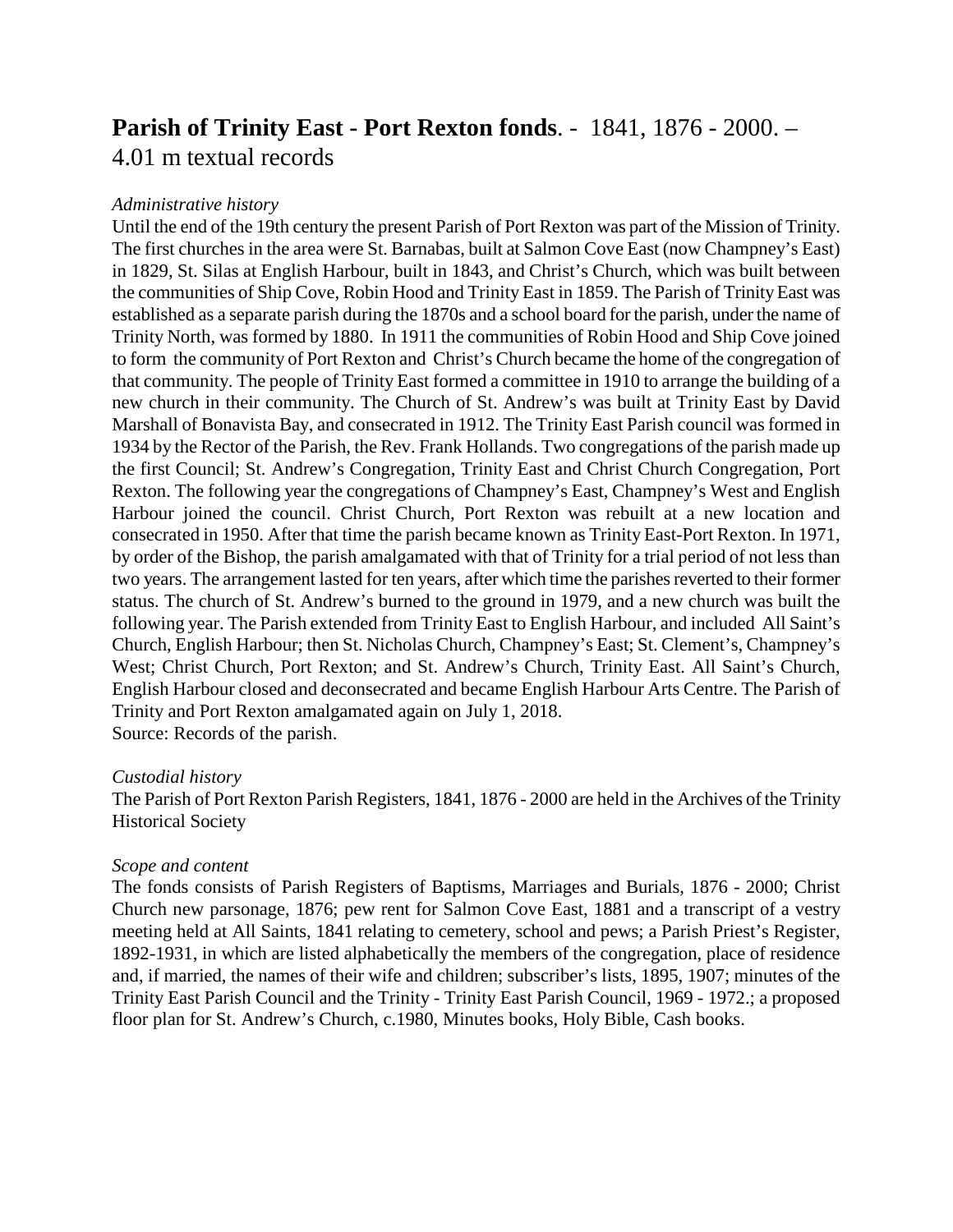*Notes*

Supplied title based on provenance.

Material that was held at the Rectory of the Parish of Trinity, was donated by Rev. G. Colbourne, July 2000.

St. Andrew's Expenditures Book 1944- 1957 donated by Darren Cooper in 2015.

Material that was held at the Rectory in the Parish of Port Rexton, was donated by Rev. Jim Beaton, July 2018.

1.01 Parish Registers, 1876 - 2000

The Parish Registers are the official documents of baptisms, marriages and burials that are kept by the church. Included is other information such as: names of parents, birth and baptismal dates, place of abode, witnesses to marriages, parents of bride/groom, maiden name of mother, occupation of husband to be, age at time of death and sometimes cause of death. The registers also contain a list of communicants for 1887 and people confirmed between 1936 - 1944.

Photocopies of the registers are available to researchers. Photocopies are listed according to years that are held in each binder:

Baptisms, 1876 - 1979 Communicants, 1887 Confirmation, 1904 - 1944 (select years) Marriages, 1876 - 2000 Burials, 1876 - 1967

1.02 Christ Church new Parsonage, 1876.

A list of the income and expenditures for building the new parsonage.

1.03 Pew rent, 1881/Transcript of vestry meeting, 1841.

A list of the people who owned pews in the church in Salmon Cove East in 1881 and their original holders in 1841. This list is followed by each person having their own page which details the amount of cash and /or labour provided each year for the rental of the pew.

A transcript of a vestry meeting that was held in 1841 with regards to the cemetery, pews and school was copied by Rev. Benjamin Smith from an old account book which had originally been handwritten by Rev. David Martin.

1.04 Parish Priest Register, 1892 - 1931.

An alphabetical list of members of the Trinity East - Port Rexton congregations giving information on the place of residence, marital status and the names of the wives and children as well as their ages.